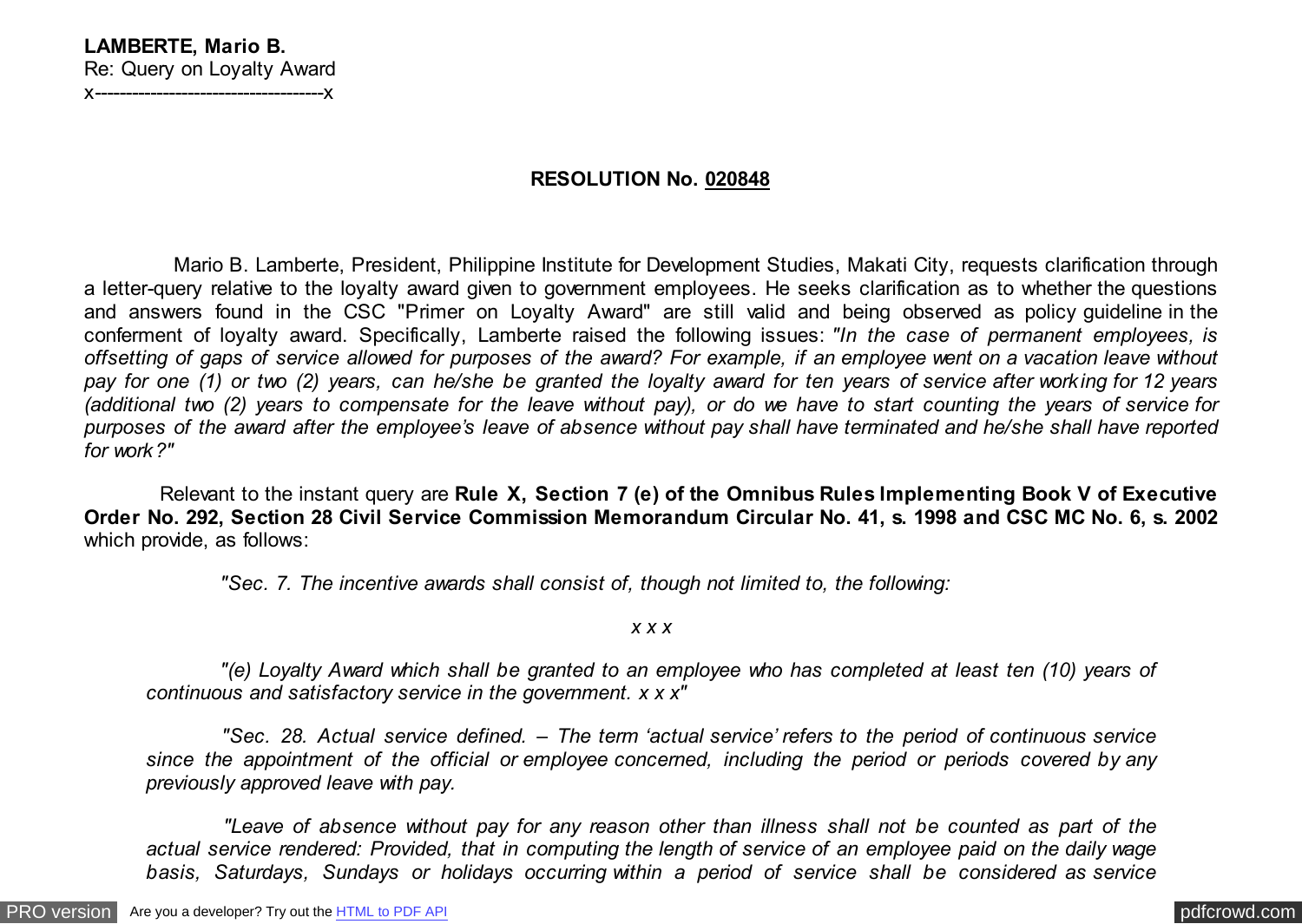*although he did not receive pay on those days inasmuch as his service was not then required.*

 *"A fraction of one-fourth or more but less than three-fourth shall be considered as one-half day and a fraction of three-fourths or more shall be counted as one full day for purposes of granting leave of absence."*

*x x x*

## *MC No. 6, s. 2002*

*"3. An official or employee who incurred an aggregate of not more than 50 days authorized vacation leave without pay within the 10-year period shall be considered as having rendered continuous service for purposes of granting the loyalty award.\**

*"In the same way, an official or employee who incurred an aggregate of not more than twenty (25) days authorized vacation leave without pay within the 5-year period may qualify for the 5-year milestone loyalty award.*

*"4. Effective January 1, 2002, continuous and satisfactory services in government for purposes of granting loyalty award shall include services in one or more government agencies without any gap.*

*"Services rendered in other government agencies prior to January 1, 2002 shall not be considered for purposes of granting the loyalty award.*

*"5. The awardee shall receive a loyalty memorabilia/souvenir as follows:*

| 10 and 15 years       | bronze service pin     |
|-----------------------|------------------------|
| 20 and 25 years       | - silver service ring  |
| 30, 35 and 40 years - | gold service medallion |

 *or other memorabilia/souvenir as may be provided in the agency PRAISE.*

*"6. In addition to the loyalty memorabilia/souvenir, a cash gift which shall not be less than Php500.00 but not more than Php1,000.00 for every year of service shall be given to qualified officials or employees."*

 The above quoted provisions of MC No. 6, s. 2002 is clear that an official or employee must not incur an aggregate of more than 50 days authorized vacation leave without pay within the 10-year period, to be considered as having rendered continuous service for the entitlement to the loyalty award. Hence, it must follow that the agency concerned should start counting the years of service for purposes of the award after the employee's leave of absence without pay shall have terminated and he/she shall have reported for work.